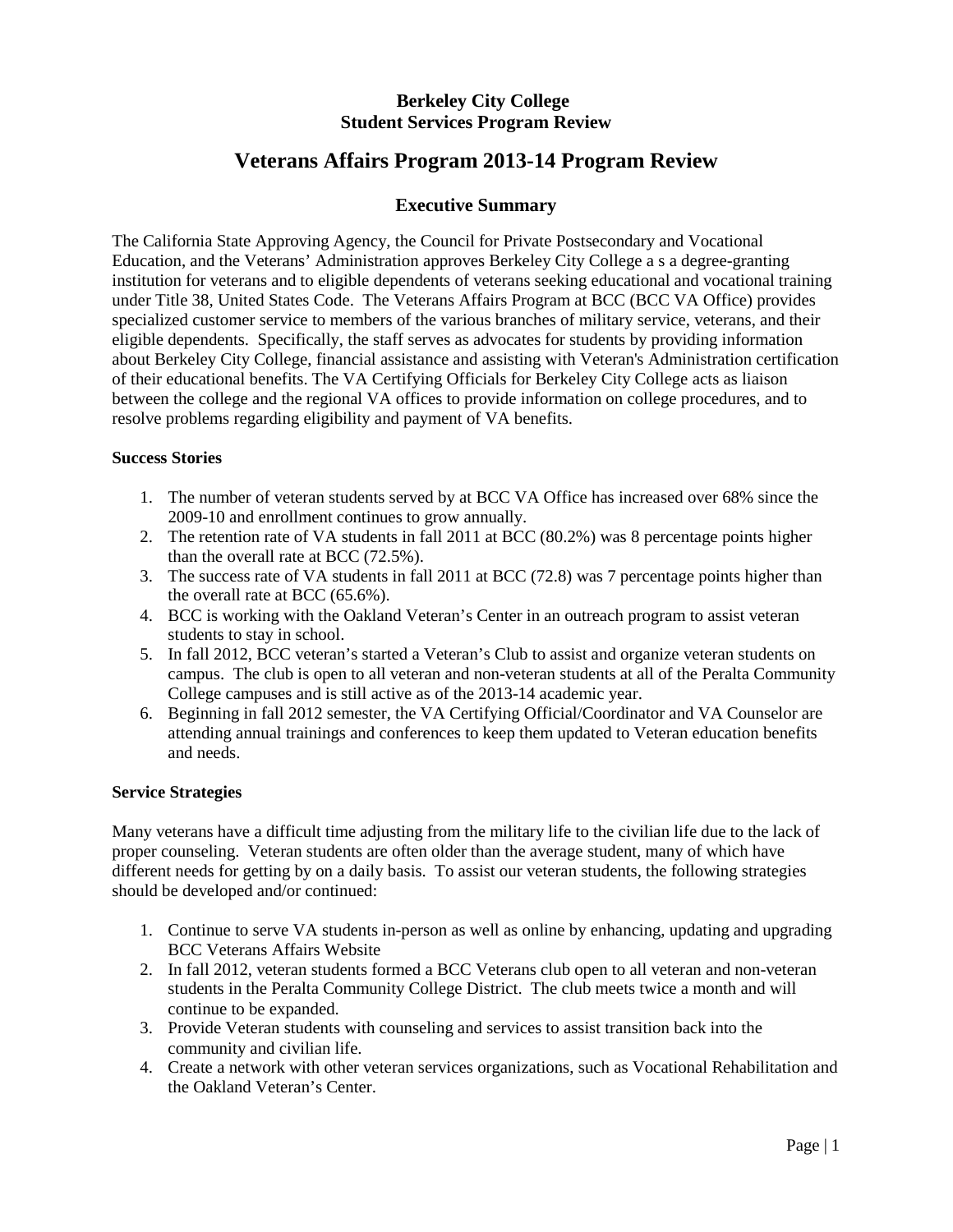5. Establish Veteran's Resource Center (VRC) where veteran students including their dependents can engage with other veterans, learn about their education and other benefits, receiving tutoring, work more closely with the VA Certifying Official/Coordinator and VA Counselor.

# **Program Needs**

- Financial Need specifically designated funding.
- Personnel Needs 1 FTE Veteran Certifying Official, .75 FTE Veteran Counselor, .5 psychological counselor, and 1 (10 month) FTE Clerical Assistant.
- Facility/Equipment Needs A designated VA Center.
- Technology Needs Automated SARS calling service and three standard computers plus one printer

## **I. Background Information**

- A. Describe the Veteran Program
	- 1. The Unit

The Veterans Affairs program is located on the second floor of the college. The office is open Mondays and Thursdays from 11:00 a.m. to 7:00 p.m. and Tuesdays, Wednesdays, and Fridays from 8:30 a.m. to 4:30 p.m. The Program serves the Veterans and their eligible dependents with their educational benefits. We assist with all chapters and branches of the military. Due to the increase of veteran students in fall 2012, the Student Services Specialist has expanded VA services from a .5 to a .75 FTE position. This position serves as the Veteran's Coordinator and Certifying Official. There is also a .50 FTE, an increase from .25 in 2009-10, VA Counselor who also provides professional counseling and assists students with their Educational Planning.

2. History

Berkeley City College was formerly Vista Community College, founded in April 1974 as the fourth of the Peralta Community College District's community colleges. In June 2006, Vista Community College's name was changed to Berkeley City College and has consistently grown in full-time equivalent students (FTES) holding a proud title of the second largest college in the Peralta District. With a growing diverse student population comes also a dually growing diverse counseling department. In the summer of 2008, the District implemented the PeopleSoft database system, in order to stay up on current trends for collecting student data and providing students with a friendly streamline to access their records and registration online.

3. Purposes and Needs Assessed

Personnel Needs:

- Due to the increase of veteran students, the Student Services Specialist has reallocated the services from .5 to.75 position at the expense of services to other students, including general counseling. The personnel requirement has proven the need to increase to a 1.0 position by the end of fiscal year 2014.
- Increased counseling staff with at least one other counselor trained for veteran services needs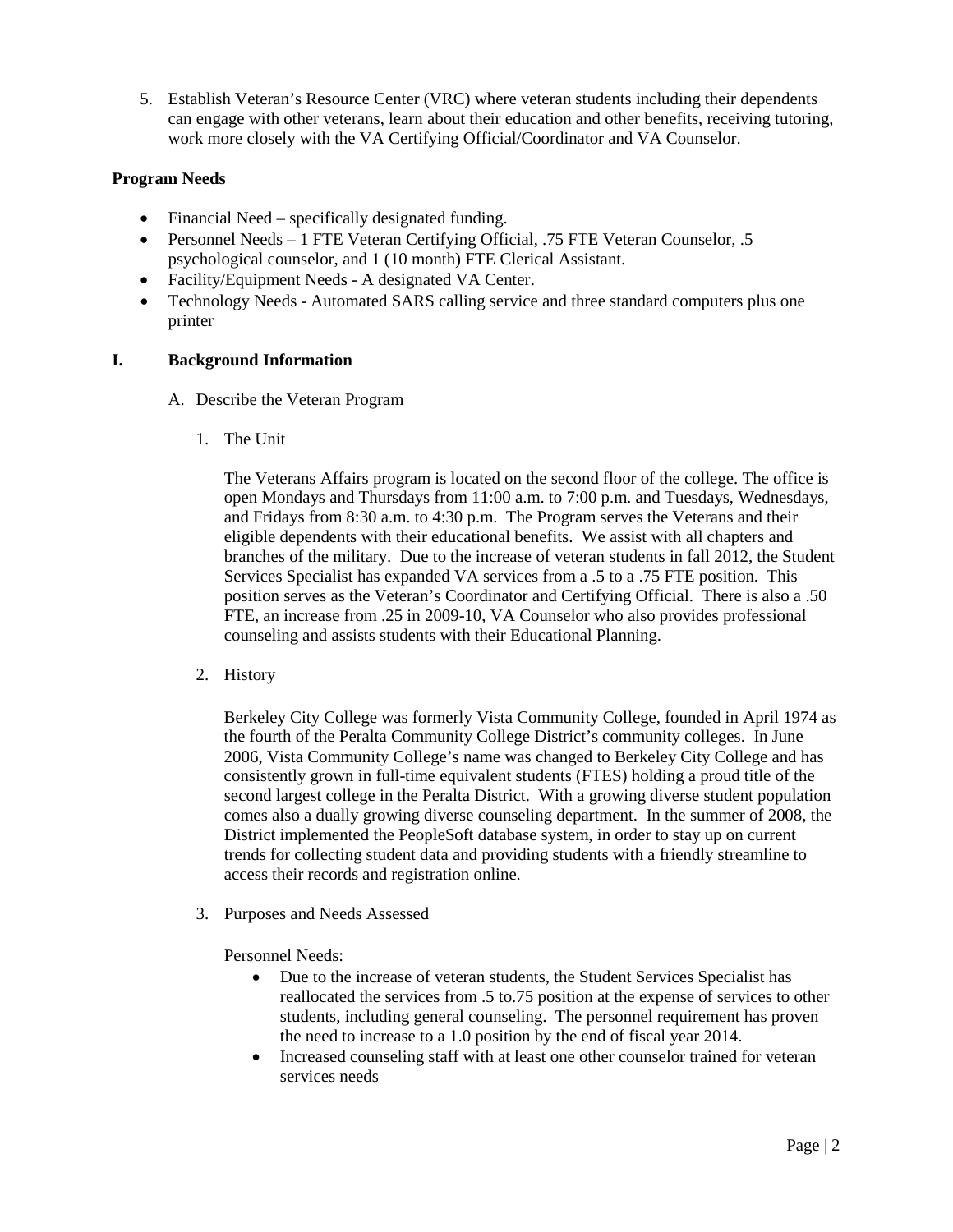- Psychological Services Counselor responsive to the needs of students with psychological disabilities
- Training for current Veteran Certifying Official and Veteran Counselor.

Equipment Needs (for the Veteran's Resource Center):

- One file cabinet to store all VA files in one location
- Conference Table with eight (8) chairs
- Three study areas with computers, one printer to share with the computers.
- Two standard computers (one for the VA Counselor office and one for the VRC reception area). A printer for the VA Counselor office.
- White Board
- Couch and two side chairs for waiting area
- Two work desks (one for the VA counselor office and one for the VRC reception area).

Technology/Software Needs:

- Electronic imaging software to increase communication through interdepartmental communication
- SARS self sign-in for drop in counseling for veteran students will begin in spring 2014 semester.
- 4. Current Components

Currently, at BCC, there is one .75 FTE classified staff person and .50 FTE counseling faculty supporting Veterans and their dependents receiving benefits via BCC.

B. Describe unique aspects of the program

BCC is committed to the Veterans in assisting them with achieving their educational goal, maintain program requirements and keeping them informed of changes and updates. Confidential and competent one-on-one academic and personal counseling are available to all enrolled and prospective veteran/dependent students provided by an experienced, multicultural and multilingual counseling staff.

This program has no designated funding to support services. Veteran's services are currently supported under the general fund. Other areas of student services have been affected by the increase of veteran student services due to a lack of funding available. The need to increase staffing in both classified and faculty in veteran affairs has taken away from other areas that require resources to provide services.

C. Describe your current resources

There is currently one .75 certifying official and one .5 counselor to assist veterans with their benefits. On campus we provide all forms necessary for veterans/dependents. We also have a VA Website that has a wealth of information and accessible forms online for Veterans. There is currently one veteran work study student who works 20 hours per week for both general and veteran counseling assistance.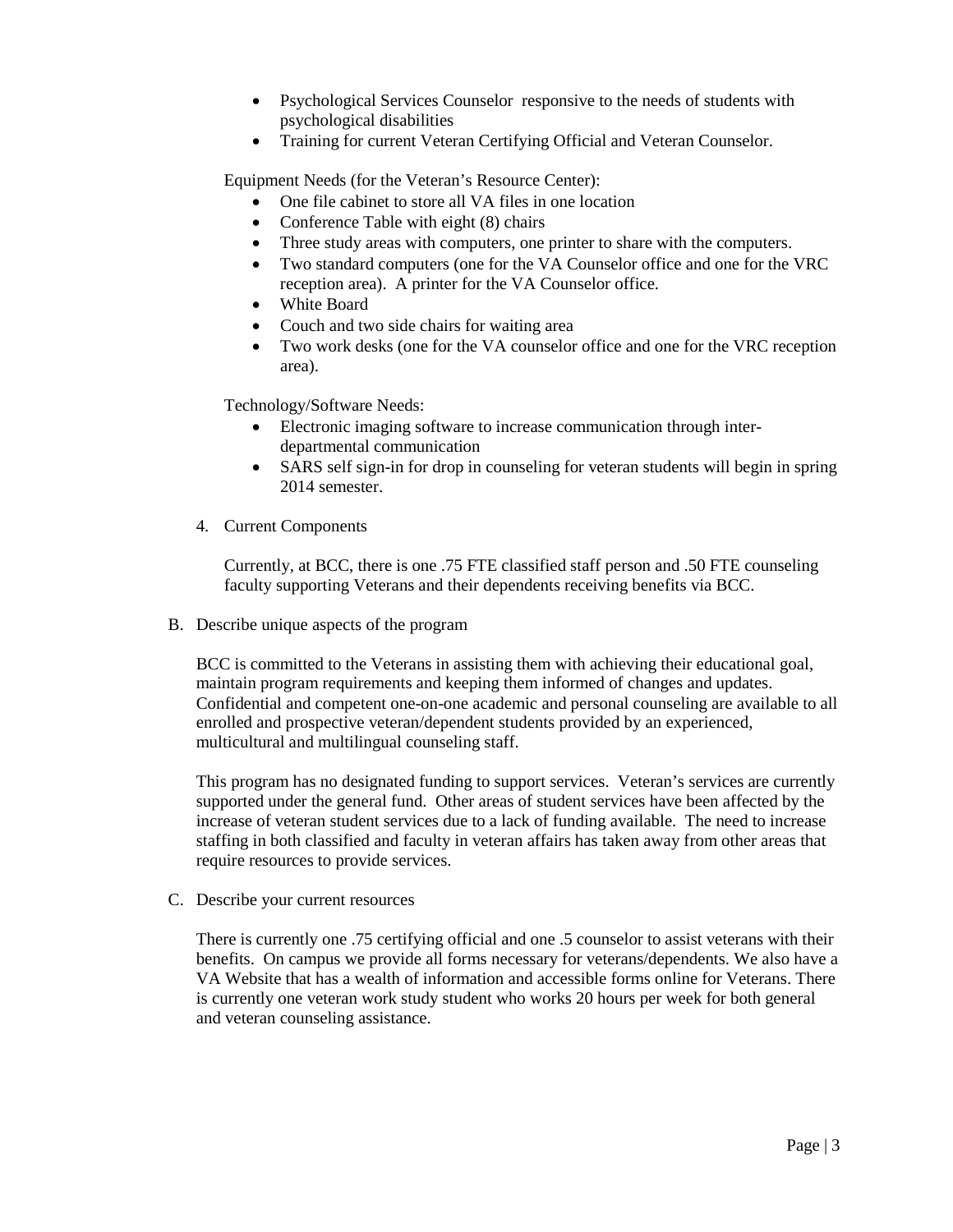- D. Provide your program goals and show how they are measured
	- **Goal 1.** To enhance in person and online veteran services, the website will continue to be upgraded to meet the needs of the increased veteran student population.

Measurement: Completion of the upgrades and ensuring updates at least twice per semester.

Goal 2. Establish a Veteran's Resource Center in spring 2014 semester.

Measurement: Completion of a Veteran student resource center with computers, learning resource equipment, tutoring, conference table and chairs, community resource information and adequate staffing by veteran students.

**Goal 3.** Work with veteran services agencies throughout the Bay Area to assist our returning veterans with local resources for assistance.

Measurement: Community involvement.

#### II. **Student Demographics of Those Using Your Services (by numbers) -** Who do you serve?

| <b>SPECIAL POPULATIONS</b> | 2008-09  | 2009-10 |     | $2010-11$   2011-12   2012-13   2013-14* |     |
|----------------------------|----------|---------|-----|------------------------------------------|-----|
| Veterans Total             | つミ<br>د، |         | 74. | 120                                      | 142 |

\*Fall 2013 numbers only

## **III. Student Performance and Feedback**

Active veteran's success and retention rates at Berkeley City College

| <b>Term</b> | Head-<br>count | <b>Census</b><br><b>Enrollment</b> | <b>Total</b><br><b>Graded</b> | <b>Retained</b> | % Retention | <b>Success</b> | % Success |
|-------------|----------------|------------------------------------|-------------------------------|-----------------|-------------|----------------|-----------|
| Fall 2009   | 19             | 46                                 | 44                            | 36              | 78.3%       | 26             | 59.1%     |
| Fall 2010   | 43             | 117                                | 110                           | 89              | 76.1%       | 80             | 72.7%     |
| Fall 2011   | 75             | 182                                | 173                           | 146             | 80.2%       | l 26           | 72.8%     |

 Persistence rate is defined as the percentage of students enrolled in at least one class at the college at fall census of the cohort year who were then enrolled in at least one class on the following opening day in District.

| <b>College</b> | Fall 09 | Fall 10 | <b>Persistence</b><br>Rate | Fall 10 | Fall 11 | <b>Persistence</b><br>Rate | Fall 11 | Fall 12 | <b>Persistence</b><br>Rate |
|----------------|---------|---------|----------------------------|---------|---------|----------------------------|---------|---------|----------------------------|
| Alameda        | 42      | 29      | 69.0%                      | 66      | 41      | 62.1%                      | רר      | 43      | 55.8%                      |
| Laney          | 58      | 35      | 60.3%                      | 78      | 47      | 60.3%                      | 116     | 70      | 60.3%                      |
| Merritt        |         |         | 55.6%                      | 19      | 10      | 52.6%                      | 19      | 13      | 68.4%                      |
| <b>BCC</b>     | 19      | 17      | 89.5%                      | 43      | 34      | 79.1%                      | 76      | 39      | 51.3%                      |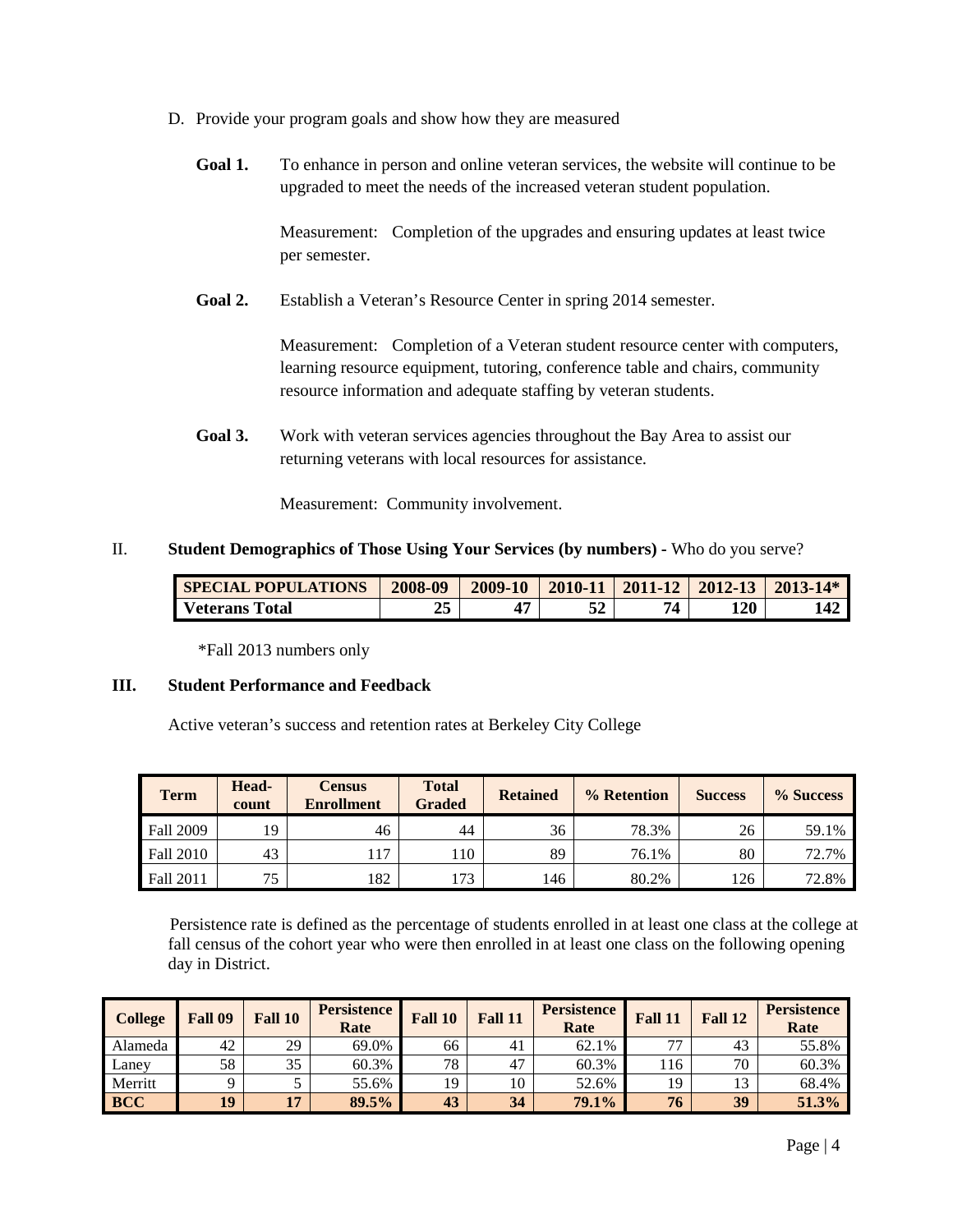All active Veteran Awards (AA = Associate in Arts degree, AS = Associate in Science degree,  $CA =$  Certificate of Achievement,  $CC =$  Certificate of Completion, and  $CP =$  Certificate of Proficiency

| <b>College</b> | AA       | <b>AS</b> | <b>CA</b> | CC | $\bf CP$ | <b>Transfer to 4-</b><br>year College | <b>Total</b> |
|----------------|----------|-----------|-----------|----|----------|---------------------------------------|--------------|
| Berkeley       | h.       |           |           |    |          | 13                                    | 20           |
| Alameda        | 12       |           |           |    |          |                                       |              |
| Laney          | $\Omega$ |           |           | 12 |          |                                       | 29           |
| Merritt        |          |           |           |    |          |                                       |              |
| <b>Total</b>   | 30       |           |           | 15 |          |                                       | 58           |

BCC Veteran services will continue to enhance the program through student learning outcome (SLO) and services area outcome (SAO), using SLO/SAO assessment findings to provide feedback to this services.

# **IV. Program Effectiveness**

## A. Interdepartmental/Program/Campus Collaboration

1. How does the unit (and committees in which unit participates) support other administrative, student services and academic units in the college?

Currently, the VA Program works collaboratively with various other student services departments. The students in the VA Program are also part of EOPS, DSPS and PACE Programs. The veterans' affairs program supports a variety of administrative, student services and academic units in the college. The certifying officials are liaisons with the student services and administrative units, attending regular monthly meetings. VA Workshops/Conferences occur various times during the year that is not always available in our area; but we are pro-active in obtaining the literature from those workshops/conferences in order to say up-to-date.

1. Quantity of program/department/service delivered (student utilization of services and student engagement)

How many veteran students do you serve (unduplicated)?

|                       | 30/33                                                                                                                                                                                                                                                       | 31             | 35 | 1606/<br>1607  | <b>VRAP</b> | <b>Academic</b><br><b>Term Totals</b> |  |  |  |
|-----------------------|-------------------------------------------------------------------------------------------------------------------------------------------------------------------------------------------------------------------------------------------------------------|----------------|----|----------------|-------------|---------------------------------------|--|--|--|
| 2008-09               | 25                                                                                                                                                                                                                                                          |                | 8  | $\overline{2}$ | n/a         | 36                                    |  |  |  |
| 2009-10               | 30                                                                                                                                                                                                                                                          |                | 14 | $\overline{2}$ | n/a         | 47                                    |  |  |  |
| 2010-11               | 39                                                                                                                                                                                                                                                          |                | 10 | $\mathfrak{D}$ | n/a         | 52                                    |  |  |  |
| 2011-12               | 59                                                                                                                                                                                                                                                          |                | 13 |                | n/a         | 74                                    |  |  |  |
| 2012-13               | 73                                                                                                                                                                                                                                                          | $\mathfrak{D}$ | 20 | ⇁              | 18          | 120                                   |  |  |  |
| $2013 - 14*$          | 83                                                                                                                                                                                                                                                          |                | 20 | 9              | 29          | 142                                   |  |  |  |
| <b>Chapter Totals</b> | 5<br>62<br>12<br>216<br>6                                                                                                                                                                                                                                   |                |    |                |             |                                       |  |  |  |
| <b>LEGEND:</b>        | Chapter $30/33$ = Veteran (all branches)<br>Chapter $31$ = Vocational Rehabilitation Veteran<br>Chapter $35 =$ Veteran Dependent<br>Chapter $1606/1607$ = Active Duty/Veteran Reserves<br>$VRAP = Veteran Retraining Assistance Program (initiated 7/1/12)$ |                |    |                |             |                                       |  |  |  |

*\*Fall 2013 semester only*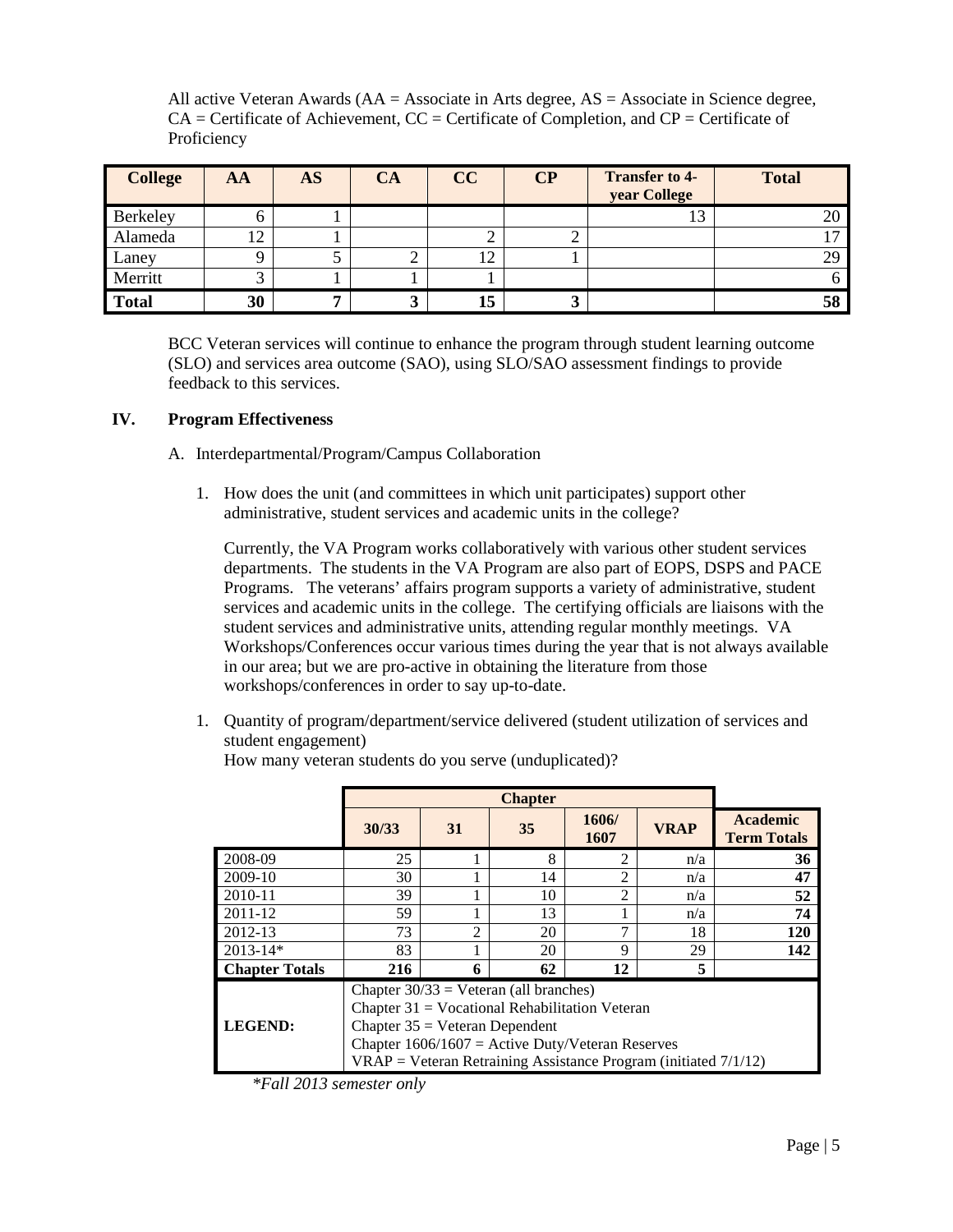The veterans' affairs department serves approximately 2% of the entire population of BCC. There were 6,305 students enrolled at BCC in fall semester of 2012.

2. How many appointments/contacts with students do you have on any given day?

The highest volumes of contacts usually occur during the peak periods during the year. The VA counselor could be scheduled to meet with six to eight students for appointments daily. Appointments are typically 30 to 60 minutes sessions, depending on the needs of the students. During peak registration periods, it is not uncommon for a counselor to meet with four to six students an hour for a 10-15 minute drop-in appointment. During this brief drop-in appointment, students are encouraged to schedule a follow up appointment to develop their Student Educational Pans and review their VA file. The Veteran's Affairs Coordinator/Certifying Official meets with veteran students on a daily basis.

## **V. Service Area Outcomes**

The veterans' affairs department has developed student learning outcomes that reflect the goals of the department and Berkeley City College's institutional goals.

VA program's SLO is published online

at [http://www.berkeleycitycollege.edu/wp/student\\_service\\_programs/files/2011/08/Veterans-](http://www.berkeleycitycollege.edu/wp/student_service_programs/files/2011/08/Veterans-Program-SLO-2010-11.pdf)[Program-SLO-2010-11.pdf](http://www.berkeleycitycollege.edu/wp/student_service_programs/files/2011/08/Veterans-Program-SLO-2010-11.pdf)

## **VI. ACTION PLAN: Using the results of the data collected and discussed in this program review, identify:**

- A. The future needs of the program/service area.
	- Financial Need a specifically designated funding: The immediate needs of the program revolve around insufficient resources and the consequent lack of funding for faculty, staff and program activities. The lack of funding available for this program is the main reason it is a part-time function of other full-time staff. Ideally, we would like to see a veteran center on campus that can support the veterans/dependents with all VA resources available for them. In order to provide equitable access to BCC veteran students, specially designated funds are urgently needed. There are no categorical or specific funds for veteran students and with the end of the war we anticipate enrollment to significantly increase. Our resources from the general fund are diminishing. This is a continuing issue for our Veteran Affairs program.
	- Personnel Needs 1 FTE Veteran Certifying Official, 1 .75 FTE Veteran Counselor, 1 (10 month) Clerical Assistant and .5 FTE psychological counselor: Should this program receive funding, both access to the program and increased success of more veteran students at BCC could be achieved. For example, an increase in faculty and/or staff could allow the program to monitor and intervene in support of students' persistence and retention more intensively.
	- Facility/Equipment Needs: A designated area on campus where Veterans/dependents can go and obtain all necessary information pertaining to their educational benefits as well as other benefits. Centralized filing system for easy access to our veteran's files for both coordinators and counselors. A Veteran's Resource Center is in the planning process and should be open spring 2014 at the BCC south campus.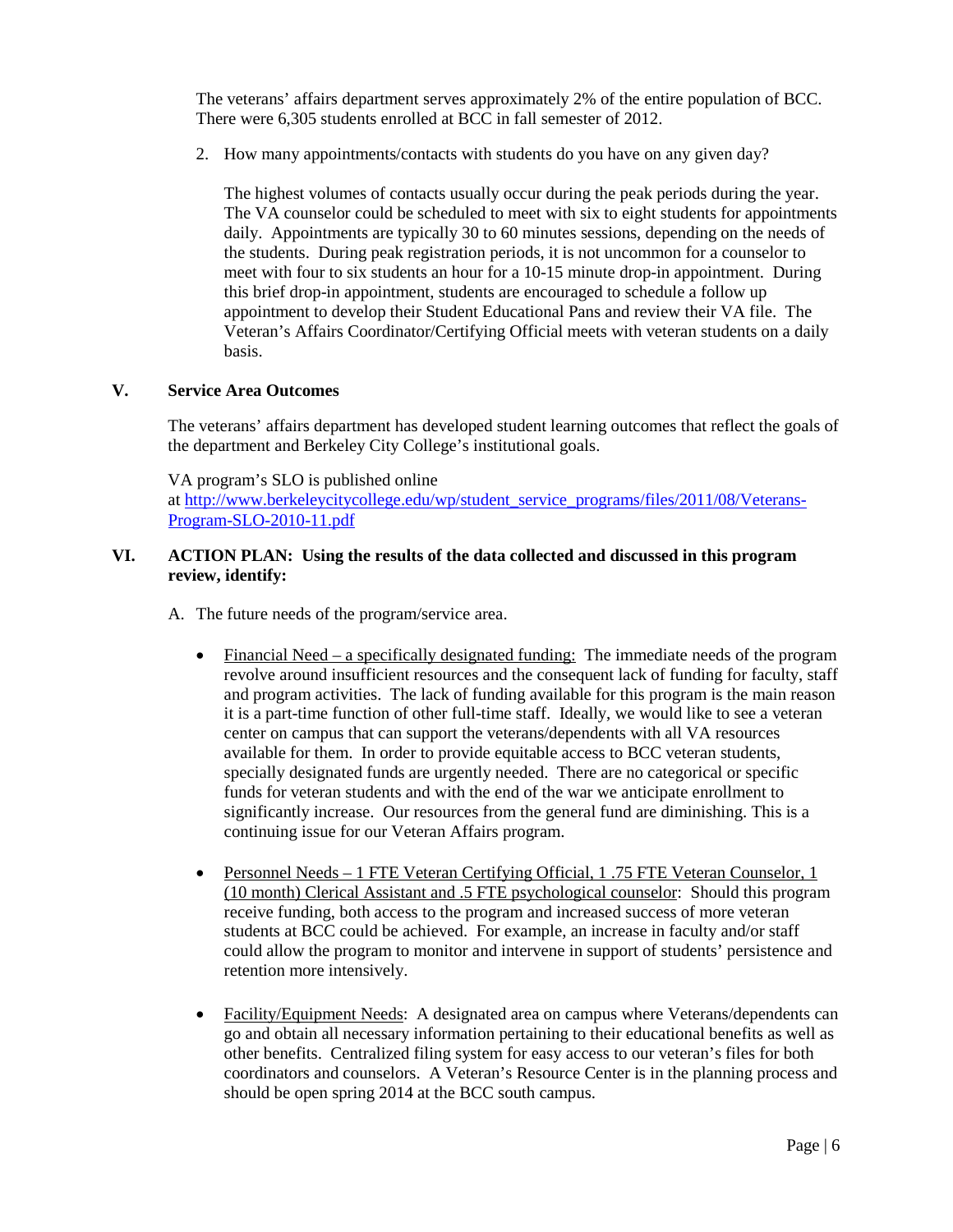- Technology Needs: Automated SARS calling service and three standard computers for the Veteran's Resource Center.
- B. The following are action plans which are needed to be initiated to provide increased support to student success:
	- Training for coordinators and counselors related to new veteran programs, including Post/911 and VRAP.
	- Intervention Programs: Intervention programs need to be intensified to increase the monitoring and support of veteran students. We also need to retain the services of a psychological counselor not only for the veteran population, but for all students of BCC. Currently, our veterans who are in the PSSD program rely on that counselor for support or are referred out to the city/county mental health services.
	- Veteran Application Process: Streamline the application process by providing tools to enroll in VONAPP online through the Berkeley City College website. Some veterans who have recently been discharged from the service, need assistance to apply for their benefits. BCC is hoping to provide clear instructions and online assistance for these students to apply for their benefits.
	- BCC Veteran's Webpage: Continue to update and enhance the Veteran's Affairs webpage on the BCC website to ensure a "user-friendly" environment.
	- BCC Veteran's Club: Continue to develop and strengthen the Veteran's Club at the college to assist both our veterans and their dependents in the local community. The Veteran's Club sponsors many activities bringing attention to the needs of our returning veterans, such as college transfer workshops, community resources and support groups for veterans and their families, as well as bringing attention to the significance of our National holidays, including Veteran's Day and Memorial Day.
- C. The future goals and methods of assessment of the program/service area, including student learning outcomes service area outcomes
	- Expand outreach strategies to the veterans and their dependents to make them aware of the educational benefits available to them.
	- The program will continue to assess the quality and delivery methods of its services as it implements programs and activities in fulfilling its mission of enrolling, graduating and transferring an increasing number of veteran/dependent students, student learning outcomes assessments and student satisfaction levels.
	- Veterans or their dependents may never reach the classroom without encouragement from coordinators/counselors.
	- Veteran students may prematurely leave the classroom without VA coordinator/ counseling support.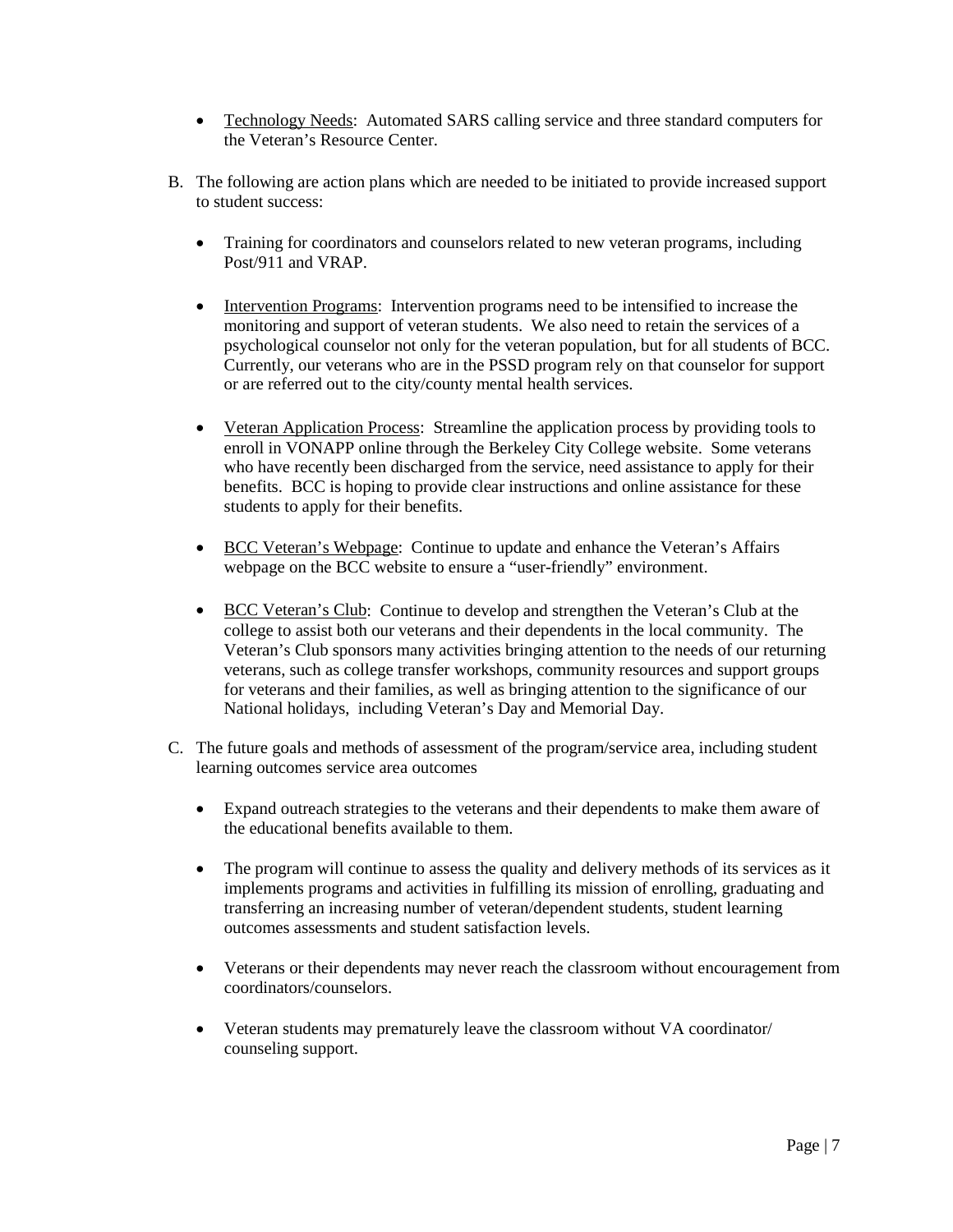- Students may never identify their academic goals without VA counseling support and expertise.
- At-risk Veteran students or dependents may not receive referrals to community resources that would allow them to remain in school.
- D. The strategies and actions to be taken by the program/service area over the next six years to strengthen the program and meet the strategic goals of the program and the college
	- Offer VA Workshops/Orientations at the beginning of each semester. VA coordinator and VA Counselor will provide a workshop for new veteran students planning to enroll at the BCC two weeks prior to each semester. Workshop will provide information on how to receive their veteran benefits, how they are applied each semester and requirements of participating and continuing in the program. Follow up appointments will be provided to each student four to six weeks after the semester begins to ensure that the students are on track and address any difficulties they may be facing.
	- Ensure that each continuing VA student has an appointment with the VA counselor each semester to keep them on track of their student education plans. The addition of the Veteran's Resource Center will assist keeping veterans on track.
	- Encourage participation in the BCC Veteran's Club and Associated Student Body.
	- Arrange a workshop with the BCC Transfer and Career center for VA students to receive personal assistance in selecting transfer schools and/or receiving information on their career choice.
- E. The support needed by the program/service area in order to address issues resulting from the self-study.
	- BCC is projected to experience continued growth, and as the veteran student population increases, and more students attend community college as a pathway to a four-year college or university, the program will most likely need to expand its current staffing and services.
- F. Describe any impact experienced by your department due to a reduction of resources.
	- The Veteran Services program has never had specific resources dedicated to the department. Funding is allocated from general fund.
	- Due to the downsizing of deployed military personnel, an increased headcount is expected over the next five years.
	- Resources will be required to keep up with the increased demand.
- G. In the current environment of reduced resources, how does your department plan to continue adequate services for veterans?
	- Due to veteran services being reallocated within other units, a negative impact has been generated, for both the college and students. Areas experiencing negative impact include: general counseling, divisional budget planning and expenditure monitoring